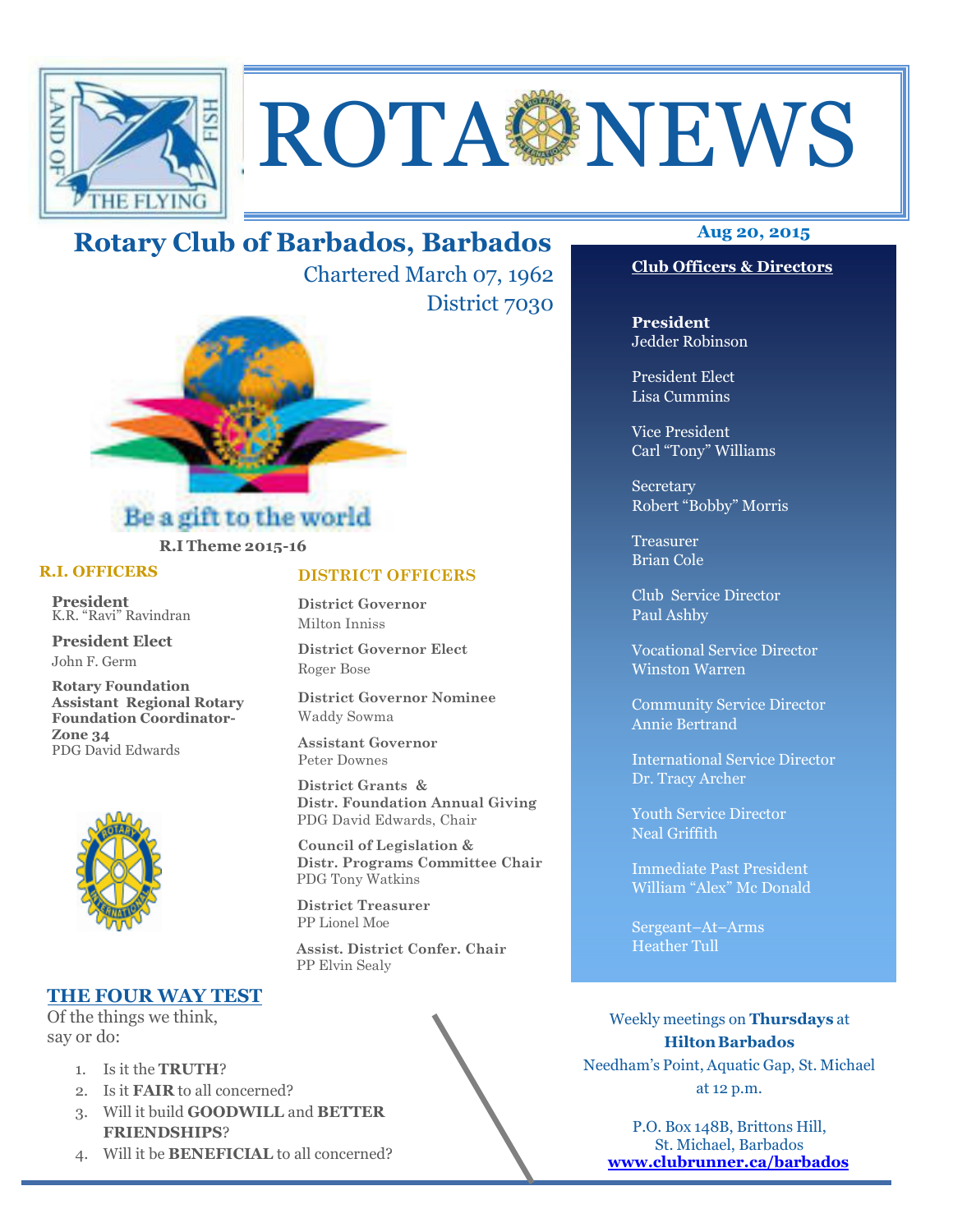## **THE ROTARY CLUB OF BARBADOS WELCOMES ALL VISITING ROTARIANS AND GUESTS**

## **August is Membership & Extension Month**

**Today is a Fellowship Meeting where we will have a presentation on "What Rotary Means To Me" by PP Tony Reece. Our Greeters are Past Chair Nicholas Waithe & Past Deputy Chair Dr. Albert Best.** 



**Past Rotaract Chair Nicholas Waithe**  joined the Club on June 25, 2009. His Classification is Refined Oil —Marketing. He was introduced by Past President Lionel A. Moe.

From 2009-2011 he served on the Vocational Service Committee, for 2010-11 on the RYLA

Committee. For 2011-12 he served on the Fellowship, Vocational Service, History & Archives, 50th Anniversary and Rotaract Committees. For 2012-13, Nicholas continued to served on the Vocational Service Committee in addition to Safety & CPR.

For 2013-14 he Chaired the Rotaract Committee and was a member of the Safety & CPR and Vocational Service. For 2014-15 he continued on the Safety & CPR in addition to the Fellowship, Website and PR Committees. For 2015-16 he continues on Safety & CPR in additional to Vocational Service.

## **Deputy Autism Chair, Dr. Albert Best**

joined the Club on December 06, 2012 along with VS Director Winston Warren.

He was sponsored by Past Community Service Director Shawn Franklin. His Classification is Construction Services – Architecture. He has served on the Children's Homes Committee for 2013-14, for 2014-15 he served on the following Committees: Autism, Fellowship, Vocational Services, Environment and Challenged/Senior Citizens. Cur-



rently he serves on the Environment & Vocational Service Committees.



**Past President Anthony "Tony" Reece**,

PHF 2009, joined the Club on May 07, 1988. He was President for the year 2005-06. In 2001-02 Tony served as Secretary, SAA 1999-2000, VP 2003-04 and from 2008-2014 served as Chair of the Heartbeat International Committee— Pacemaker Bank. The Pacemaker bank has been pivotal in enhancing the lives of many in D7030. For 2014-

15 he continued on the Heartbeat International Committee along with Attendance. For 2015-16 he continues on the Attendance Committee.

## **HIGHLIGHTS FROM THE BUSINESS MEETING OF AUGUST 13, 2015, WHERE THE BOD UPDATED THE CLUB ON OUR PLANS AND PROGRAMMES**

President Jedder, who had been indisposed the previous week, reminded the Club, especially those with less than 10 years membership, of the importance in attending the Club Forum on Saturday, September 05.

 highest order. A pivotal moment was recognised in the Club as the Raffle Takings were announced. For the long standing members of the Club it was recalled that a SAA was "in Biblical Form" renamed Philip the More as he mercifully extracted fines to the

## **HIGHLIGHTS FROM THE BUSINESS MEETING OF AUGUST 13, 2015, WHERE THE BOD UPDATED THE CLUB ON OUR PLANS AND PROGRAMMES, CONT'D**

In a similar mould Rotarian Fiona (inducted Jul 16) was, by Treasurer Brian, dubbed the Chief Raffler as she extracted some \$195.00 from an unsuspecting membership. **CON-GRATULATIONS Chair Fiona!!** 

## **Fellowship Chair PP Jerry, reminded the Club of the Boat Cruise on August 30 and the need to sign up !**

**tivities in particular.** 

## **A SUMMARY OF THE REPORTS FROM THE BOD**



**CLUB SERVICE - DIRECTOR PAUL ASHBY The RotaNews Team continued to highlight the pertinent activities of Rotary and the Club ac-**

**In July there were three (3) Guest Speakers. On July 09, District Governor Milton. On July 16 Retired Justice, Mr. LeRoy Inniss spoke on** 

**On July 23, Dr. Dexter James convinced of the need to financially support the Queen Elizabeth Hospital.** 

**On July 16 Attorney at Law Fiona Hinds and Dr. Beverly Agard were inducted.** 

**The first Community Challenge Project was completed by Chair Diana Douglin** 

**Attendance for July was 49% well below the projected 70% for the year.** 

**The Joint Induction Ceremony from June was highlighted in the media.** 

**The following Classifications are to be filled: -** Commercial Banking, Media, Police, Fire Service, Defence Force, Education, Nursing, Engineering, Postal Service and Permanent Secretary



## **VOCATIONAL SERVICE - DIRECTOR WINSTON WARREN**

## **Pride of Workmanship Award, October 15.**

Vocations to be highlighted:- Agriculture, Culture and Community Service.

The chosen persons would have made a significant contribution to our society and willingly give of their expertise to our youth

Permission will be sought to film the winners in their normal sphere of activity.

## **ROTARY DAY – JANUARY 2016 with the three clubs participating. Rotaract and Interact clubs will also be in attendance.**

Activity: Paint the walls of the Ward 7A, Geriatric Hospital, Bay Street, followed by a Fellowship Event.

## *Continued next page*

## **MEETING DETAILS - Thursday August 13 , 2015 SAA - PD Heather M. Tull**

- **Attendance 61%**
- **Raffle \$196.00**
- **Winner CHAIR DONNA M. PIERRE**
- **Fines \$255.00**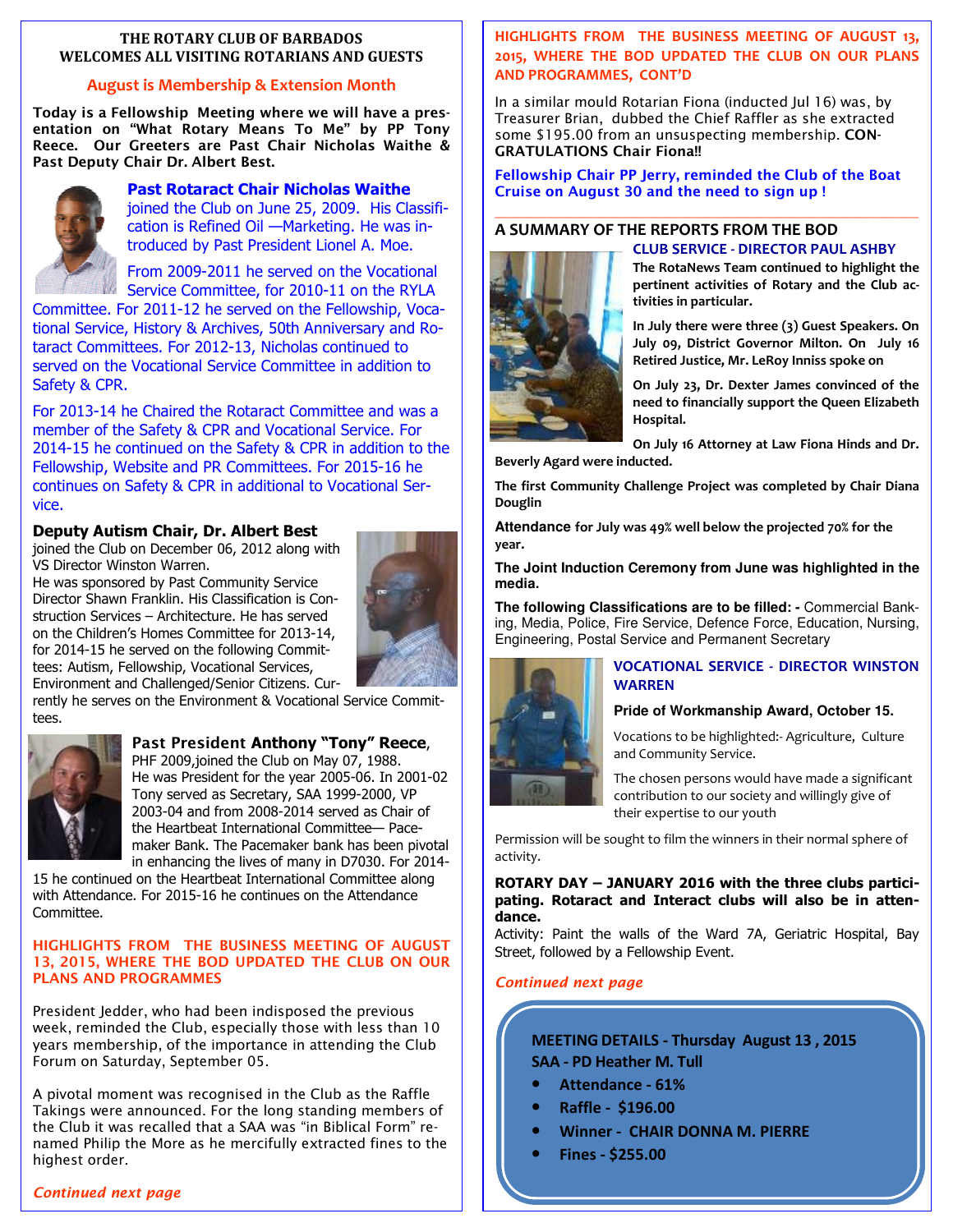**HIGHLIGHTS FROM THE BUSINESS MEETING OF AUGUST 13, 2015, WHERE THE BOD UPDATED THE CLUB ON OUR PLANS AND PRO-GRAMMES, CONT'D.** 

## **COMMUNITY SERVICE - DEP DIR COMMANDER WILLIE KIRTON**



## **First Aid Training**

The first phase of first aid training is completed and 40 attendants at the Children homes have successfully completed the training. Phase 2 of the training will be conducted on 19th and 26th August and 40 attendants are scheduled to attend the training. The programme is being coordinated in partnership with the Barbados Heart and Stroke Foundation.

## **RCOB Children Homes Programme for Community Reintegration**

The Rotary Club has been supporting the Children Homes for many years. Some Rotarians have also been visiting the children at Sterling on an ad-hoc basis. Given the interest of a core group of Rotarians to make a more substantial difference in the life of the adolescents at Sterling and Farrs, a committee was established to plan the best approach going forward.

## **Objectives**

- 1. Develop each child's aspiration for an appropriate career path or potential work options
- 2. Prepare each child to achieve his/her long term goals with short term achievable objectives and targets, these may include: Improving academic test scores, finding relevant internships or part-time jobs, or acquiring specific skills, etc
- 3. Inspire the children to become good, happy and productive citizens. This maybe achieved by exposing them to role models and professionals from a wide varieties of fields/ disciplines; or by identifying the most appropriate support needed by each child

The programme will commence shortly and progress reports will be presented to the Club.

## \_\_\_\_\_\_\_\_\_\_\_\_\_\_\_\_\_\_\_\_\_\_\_\_\_\_\_\_\_\_\_\_\_\_\_\_\_\_\_\_\_\_\_\_\_\_\_\_\_\_\_\_\_\_ **YOUTH SERVICE REPORT - NEAL GRIFFITH AS PRESENTED TO THE BOD**

## **ROTARACT CLUB OF UWI:**

It is well known that his club has a large percentage of members from around the Caribbean. We typically see most activities taking place from late September to mid-November and again from late January to late mid-April each Rotary year when students are on campus and not preparing for exams or completing projects.

Following are the activities and events have been planned this year:- **September -** The annual beach clean day which is done jointly with the RCOB members as well as the St. Michael School and the Codrington School Interact clubs.

**October -** Make a public donation to Marina House. This is the new centre being built in New Castle, St John will be much like Verdun house but will cater only to women. Marina House will help those women who have an addiction to drugs and other substances. The Rotaract Club of UWI will be one of the first entities to donate to this institution. The media will be invited to the presentation.

Week of November 9th - The Club's annual Week of Activities. During the week of actives we will have the following incorporated: Church Service, Visit to nursing home, CEO forum, Educate the UWI population about dyslexia.

 years. That event to end at a park or at a Rotarian's home for fellowship. That week will end with an educational and all-day fellowship event on Saturday November 14th - a bus tour using the old yellow "Banks Beer" bus to shuttle Rotaractors and RCOB Rotarians to a number of points of interest which include various Rotary projects undertaking over the

### *Continued next page*

**YOUTH SERVICE REPORT - NEAL GRIFFITH AS PRESENTED TO THE BOD, CONT'D** 

## **February or March 2016**

The club will produce and promote a Play in partnership with the Lighthouse Foundation. This will be a major production utilizing the skills and creative talents of the Rotaract club. The goal is to make this a major fund raiser and to be supported by all Rotary Clubs in Barbados.

## **INTERACT CLUBS:**

These clubs usually determine their projects early in the new school year. I hope to be in a position to update the board on these clubs' plans in my September or October report.

## **OTHER PLANS FOR CURRENT ROTARY YEAR:**

Some effort will be made to form a new Rotaract Club with young professionals. This could help fill a void that exists for the few Barbados based UWI Rotaractors who would like to continue serving after leaving UWI but are without a club to join, which is sponsored by the RCOB.

A meeting was held with Kemar Gilkes, the past president of the UWI club and he is open to working on this initiative. He will lead the effort to find fifteen young professionals to become the founding members. More updates to follow should this project move ahead.

**\_\_\_\_\_\_\_\_\_\_\_\_\_\_\_\_\_\_\_\_\_\_\_\_\_\_\_\_\_\_\_\_\_\_\_\_\_\_\_\_\_\_\_\_\_\_** 

## **ANNUAL BOAT CRUISE—AUGUST 30**

The time for the picnic is 11.00am until 4.00pm and we sail from the areas where each boat is docked. Please confirm your attendance as a matter of urgency by 12.00 noon on Tuesday, August 18 to PP Jerry via email to jerry@premierevents.com.bb. The Captains of each boat will contact each person regarding the menu. *Chair PP Jerry* 

## **THE ELEPHANT IN ROTARY'S LIVING ROOM - RI– AUG 13**

*\_\_\_\_\_\_\_\_\_\_\_\_\_\_\_\_\_\_\_\_\_\_\_\_\_\_\_\_\_\_\_\_\_\_\_\_\_\_\_\_\_\_\_\_\_\_\_\_* 

*By Terry R. Weaver, governor of District 7750 (South Carolina, USA)* 

In my travels as a newly fielded district governor, I've run into a misperception that several clubs have told me is getting in the way of membership growth. The elephant in the living room? **ATTENDANCE.** 

Let's step back. Several years ago, Rotary's Council on Legislation declared that almost ANY legitimate Rotary activity qualifies as a make-up. This includes not only attending another club's meeting, but also a committee meeting or board meeting, working on a project (some clubs say for at least one or two hours), etc. "Etc." means anything that can reasonably be called a Rotary service activity. Now, of course to get "credit" for a make-up, the member has to report that qualifying activity to the club secretary. Most clubs use a sign-in sheet at a committee meeting or project and then forward the whole list to the secretary.

## **Measuring engagement**

Why did the Council do that? Because the point of tracking attendance is not to make people come to meetings. When measured this way, it's a measure of engagement — a key performance indicator of how your Rotary club is doing at involving members in Rotary activities. Believe me, we have the data to prove that when a member isn't engaged and involved in the club, it's a short trip to a resignation letter. Look at your members' attendance percentages. Those at the bottom of the list are thinking about resigning. What can you do to get them engaged, involved, and — hopefully — passionate about something the club is doing?

More importantly, tracking engagement (attendance is a surrogate) is an important way of ensuring that members get the return on their Rotary investment that they deserve. Members who don't show up for club activities aren't getting the benefit of Rotary, and if we can identify those folks early, we can intervene and get them involved in something they're interested in.

## **Participation versus attendance**

So, let's not only treat attendance as a key performance indicator for engagement but let's explain it the same way to prospects. Rather than, "You have to attend four meetings a month," say, "We expect you to participate in some Rotary activity four times a month — you pick the activity that works for you, and you pick the time." I think that's a whole different message, and actually what we're attempting to promote and measure.

It's not about making people come to meetings. It's about offering them a platform where they, in their own ways and based on their own preferences, can *Be a Gift to the World***.** 

*Compliments SAA ,HMT*